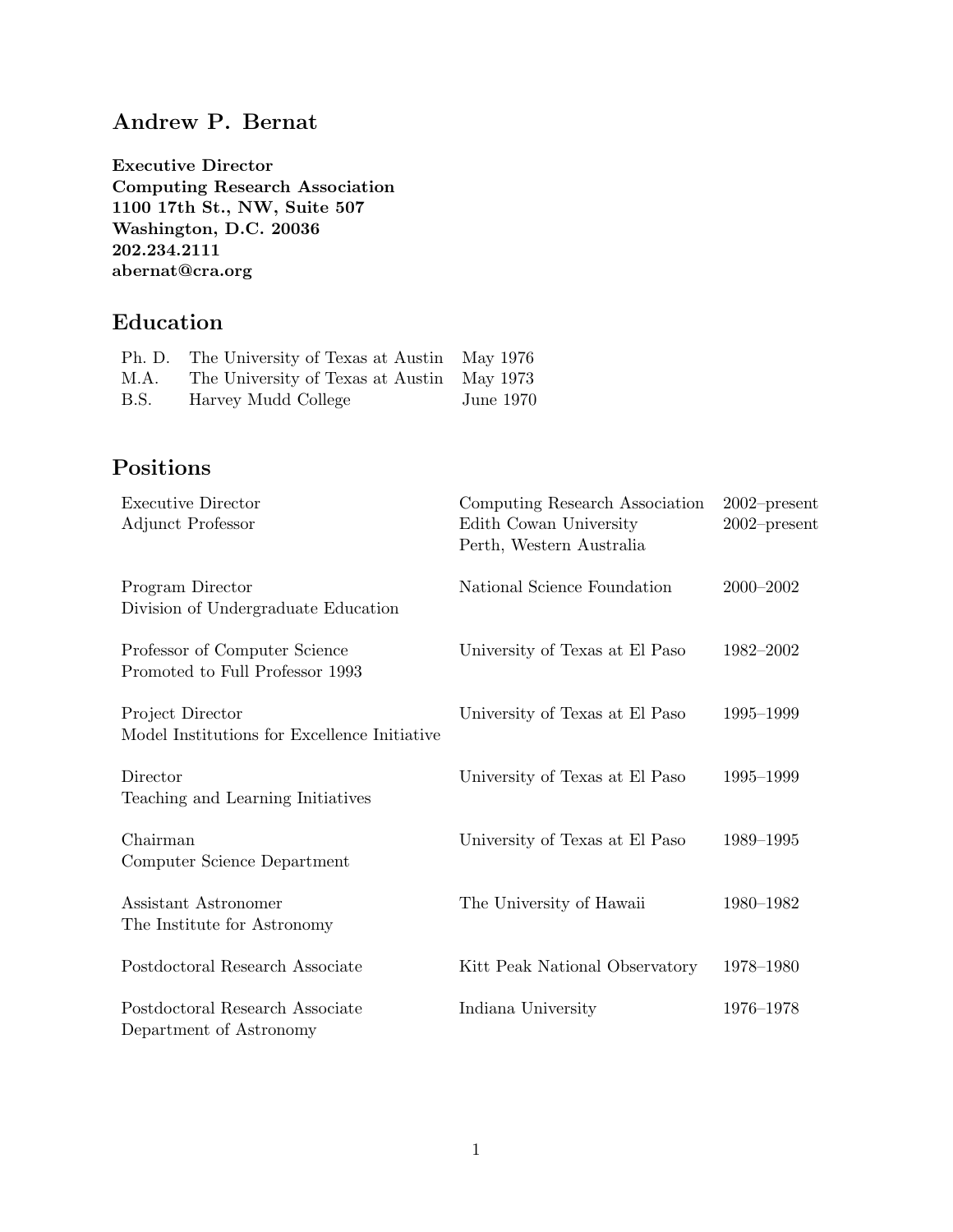## Research Interests

- Concurrent computing
- Learning environments
- Computer science education

## Awards

- 1. A. Nico Habermann Award, Computing Research Association "to a person who has made an outstanding contribution to aiding members of underrepresented groups within the computing research community. This award recognizes work in areas of government affairs, educational programs, professional societies, public awareness and leadership that has a major impact on advancing these groups in the computing research community", 1997.
- 2. Best paper award, Frontiers in Education Conference 1998.

## Funded Proposals (\$3,415,934 as Principal Investigator)

- 1. "Participation in the 1999 SMCC Meeting", National Science Foundation, \$7,575, 1999, principal Investigator.
- 2. "Participation in the 1997 SMCC Meeting", National Science Foundation, \$3,000, 1997, principal Investigator.
- 3. "Workshop on Cooperation Between the United States and Mexico in Computer and Information Science and Engineering Education", National Science Foundation, \$10,000, 1996–2000, principal Investigator.
- 4. "Building Affinity Groups to Encourage Student Success in Computing", National Science Foundation, \$1,191,235, 1995–2000, principal Investigator.
- 5. "The University of Texas at El Paso: A Model Institution of Excellence", National Science Foundation, \$12,458,593, 1995–2000, Project Director.
- 6. "Workshop on Cooperation Between the United States and Mexico in Computer and Information Science and Engineering", National Science Foundation, \$43,000, 1994–98, principal Investigator.
- 7. "Excellence Through Direct Involvement: The ADMI 1992 Workshop", National Science Foundation, \$97,338, (submitted through ADMI), principal Investigator.
- 8. "A Center of Excellence for Computer Science Education and Research", National Science Foundation, \$1,543,192, 1990–2000, principal Investigator/Project Director.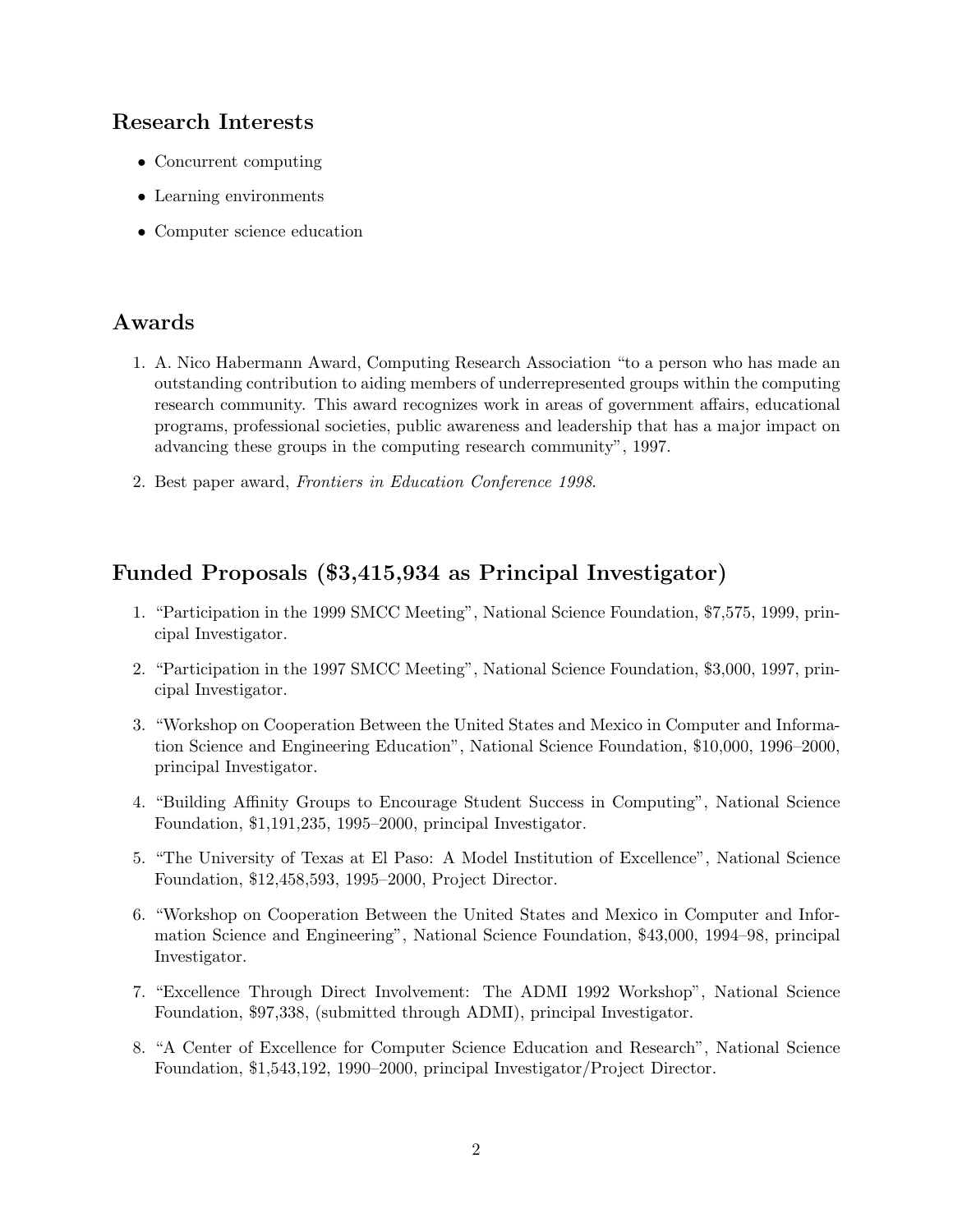- 9. Research Opportunity Awards, supplement to Center of Excellence grant to provide opportunities for small-college faculty, National Science Foundation, \$5,000, 1992, \$5,000, 1993.
- 10. Research Experiences for Undergraduate Students, supplement to Center of Excellence grant to provide opportunities for students, National Science Foundation, \$5,000, 1993.
- 11. "IBM Equipment Proposal", IBM, \$420,000 (equipment), 1990, principal Investigator.
- 12. "An Artificial Intelligence Based Distributed Operating System for Control Purposes", Institute for Manufacturing and Materials Management, \$52,666, 1989–91, principal Investigator.
- 13. "Planning a Minority Institution CISE Institutional Infrastructure Program Grant Proposal", National Science Foundation, \$45,966, 1988–89, principal Investigator.
- 14. "Artificial Intelligence for Atmospheric Radiation Measurements", U.S. Army Atmospheric Sciences Laboratory, \$11,472, 1987, principal Investigator.
- 15. "Applying Artificial Intelligence Techniques to the Radiometer Problem", U.S. Army Atmospheric Sciences Laboratory, \$9490, 1986, principal Investigator.
- 16. "An Intelligent Recognition/Classification System for Astronomical Use", The Research Corporation, \$9000, 1985, principal Investigator.
- 17. "Development of a Theorem Prover as a Step Towards Simplifying Human–Computer Interaction", AT&T Information Systems, \$25,000, 1985, principal Investigator.
- 18. "An Assembler Interpreter for IBM S/370 Assembly Language", UTEP Research Institute, \$5000, 1983.
- 19. "Observational Studies of the Spectrophotometry of Quiescent Solar Prominences", NSF, \$87,168, 1981, Co-Investigator.
- 20. "Research in Coronal and Chromospheric Physics", NASA, \$165,000, 1981, Team Member.
- 21. "Mass Loss from Red Giant Stars", NASA, \$4000, 1979, principal Investigator.

### Consulting

Educational Advancement Foundation, Austin, 2001–continuing; University of Puerto Rico–Mayaguez, PASCoR Project Advisory Board, 1999–continuing; Universidad Interamericana de Puerto Rico, Recinto de San Germán, 1999–2000; Florida Memorial College, 1997; California State University–San Bernardino, 1997; Fisk University, Nashville, 1997; Universidad Metropolitana, San Juan, Puerto Rico, 1996; Prairie View A & M University, 1995; Educational Testing Service, 1994; University of Houston–Downtown, 1994; Florida International University, 1992; U.S. Army Atmospheric Sciences Laboratory, 1986, 1987.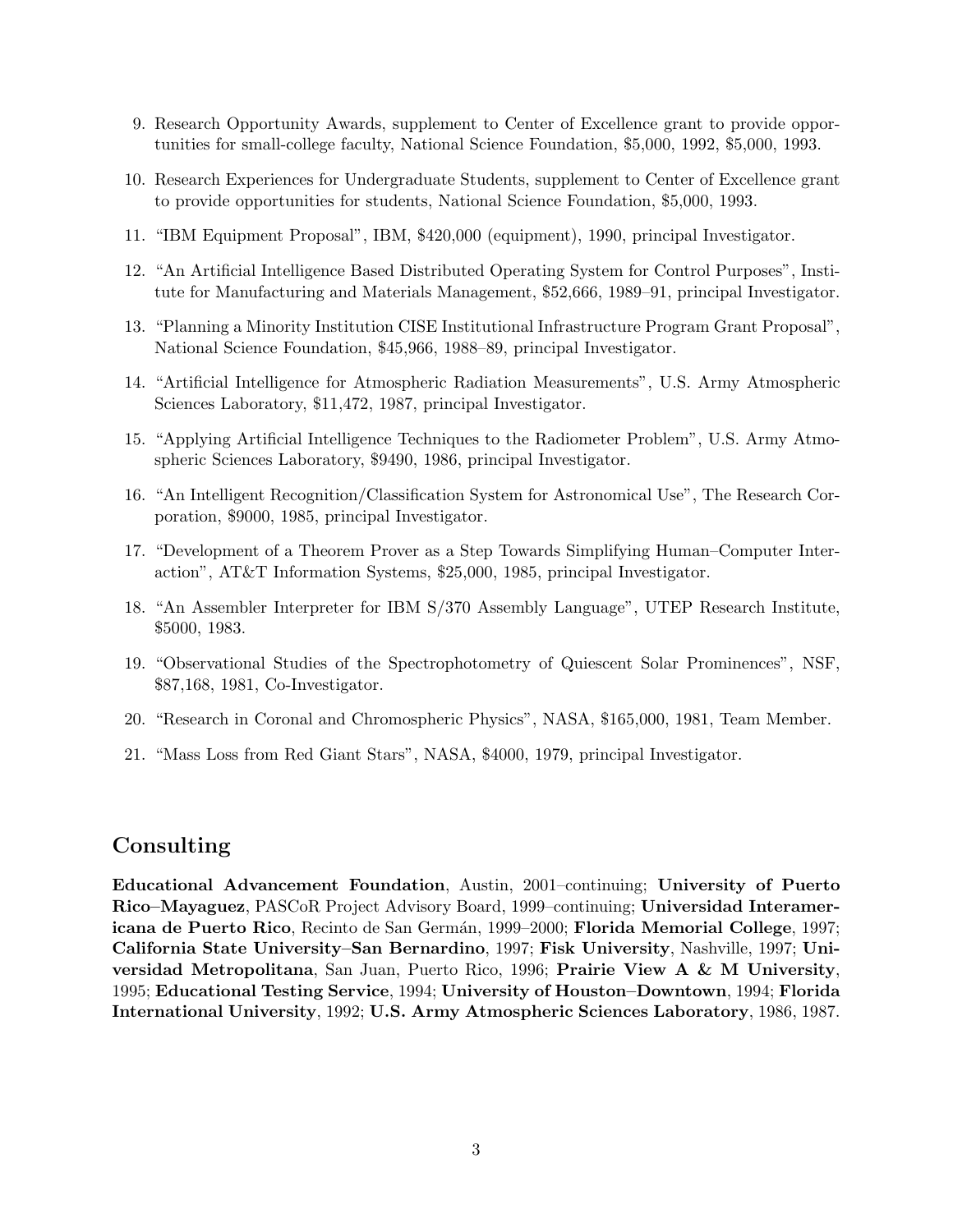### Reviewing Activities

Computer Science Accreditation Board, 1999, 2000; NASA, 1998; Co-editor, special issue on parallel algorithms for interval computations, Interval Computations, 1994; Information Processing Letters; NSF, CISE II–MI site visitor, July 1994; NSF, ILI panel review, January 1992; NSF, CISE II–MI site visitor, June 1991; NSF, CISE II–MI Continuing Grants panel, May 1991; NSF, CISE II–MI Planning Grants panel, April 1990; NSF, research proposals, continuing; West Publishing, textbook manuscripts; Addison-Wesley, textbook manuscripts; Prentice-Hall, textbook manuscripts.

### Service to the Profession

Program Director, Division of Undergraduate Education, National Science Foundation, 2000– continuing; **Editorial Board**, *Computer Science Education Journal*, 1998–continuing. **CSAB** Accreditor, Criteria 2000, 1999–continuing; Conferences Committee, IEEE-Computer Society, 1999–continuing; Co-Chair, Committee on Diversity in Computing, a joint activity of CRA, IEEE, ACM and ADMI, 1998–2000; Planning committee, Frontiers in Education '97; Planning committee on educational issues, Supercomputing 1997 conference; Planning committee, "Increasing the Participation of Minorities in Computing", 1994–95; Chair, Global Initiatives, IEEE-Computer Society Educational Activities Board, 1995–2000; Chair, Underrepresented Populations Issues, IEEE-Computer Society Educational Activities Board, 1993–2000; Editorial Board, Interval Computations, 1992–95; Board of Directors, ADMI (The Association of Computer and Information Science and Engineering Departments at Minority Institutions), 1990–94.

## Invited Presentations

### Research Focus

- 1. "The Future of Computing", Third Symposium Internacional Ingeniería e informática: Tecnolog´ıa de Excelencia al Servicio del Hombre, Guadalajara, Mexico, September 2000.
- 2. "Mentoring", NPACI/EOT-PACI All-Hands Meeting, San Diego, February 2000.
- 3. "A Method for Solving Problems Using Semaphores", University of Hawaii–Hilo, January 2000.
- 4. "Sistemas Concurrentes", Universidad Interamericana de Puerto Rico, Recinto de San Germán, November 1999.
- 5. "Sistemas Concurrentes", Simposium Nacional Ingeniería e Informática 2000, Guadalajara, Mexico, September 1999.
- 6. "Structured Solution of Problems in Concurrent Programming", Universidad de las Americas, April 1999.
- 7. "Computer Science and Engineering at Minority Institutions of Excellence", panel, Frontiers in Education 1997.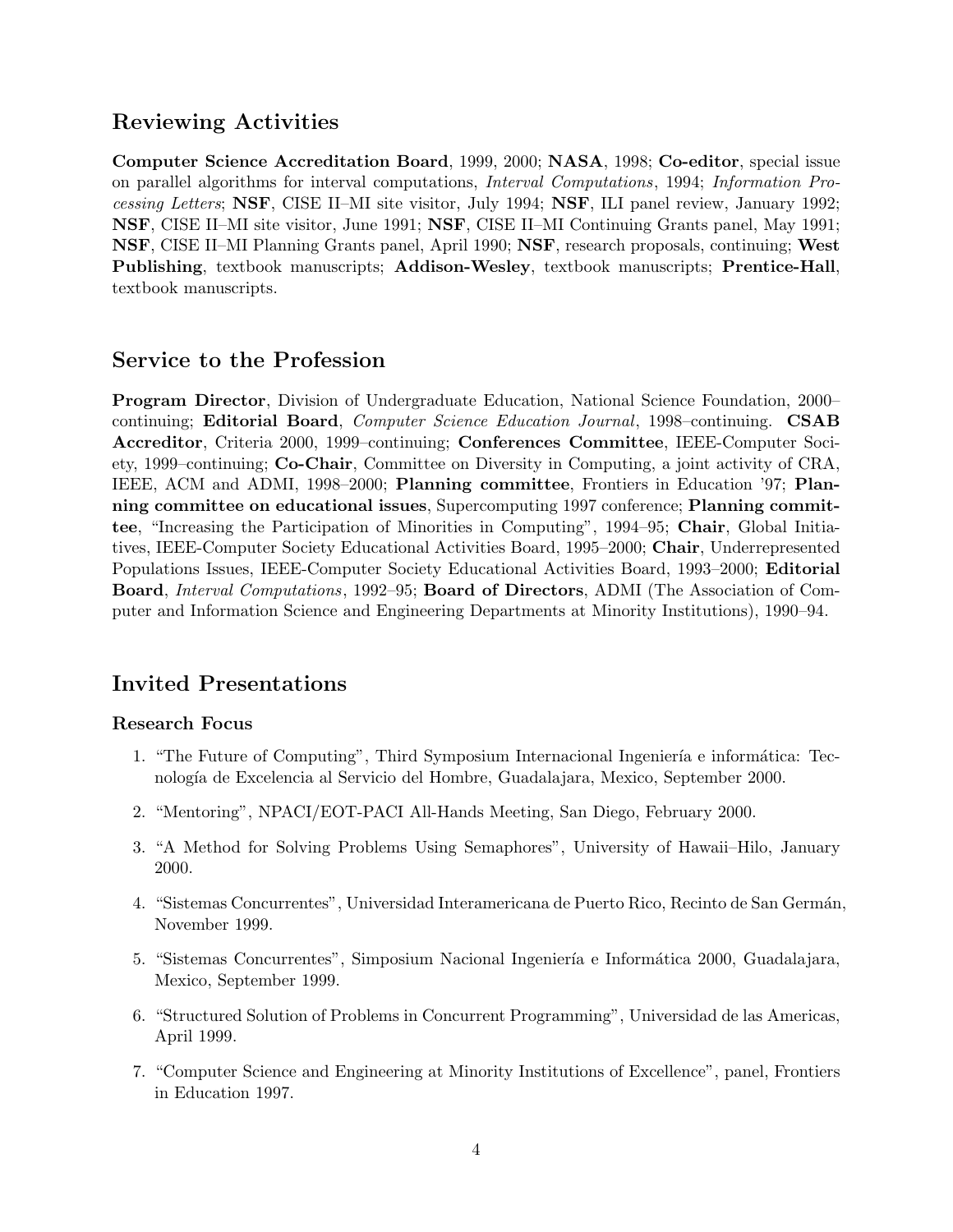- 8. "US-Mexico Cooperation in Computer Science Research", panel chair, Computing Research Association 1994 Snowbird Conference, July 1994.
- 9. "Designing the Old Fashioned Way", NATO Advanced Study Institute in Real Time Programming, panel presentation, October 1992 in Halang, W. A., and Stoyenko, A. D., eds., Real Time Computing, New York: Springer-Verlag, 1994, p. 599.
- 10. "Concurrent Programming", Technological Institute of Monterrey, Mexico City campus, September 1991.
- 11. "Designing with Object Oriented Programming", Technological Institute of Monterrey, Mexico City campus, October 1989.
- 12. "Research in Minority Institutions", ACM SIGCSE '90, January 1990.

### Education Focus

- 1. "What We Need To Do About Education", Information Technology Research: Test Beds for Collaborative Solutions to Western Hemisphere Problems, a joint NSF-Organization of American States workshop, Manzanillo, Mexico, August 1999.
- 2. "Diplomado en Efectividad de la Enseñanza en Ingeniería, Móduo II", Puebla, Puebla, Mexico, July 1999 (presented in Spanish).
- 3. "Increasing Success for Students", University of Arizona, February 1999.
- 4. "Helping Entering Students Succeed", University of Connecticut, December 1998.
- 5. "Concurrent Programming", three day mini-course, University of Puerto Rico—Mayaguez, April 1998.
- 6. "Human Resources: Where are We Now? Where Do We Need to Be?", Computing Research Association Snowbird Conference, July 26–28, 1998.
- 7. "Real Time Programming", three day mini-course, University of Puerto Rico—Mayaguez, November 1995.
- 8. "Concurrent Programming", three day mini-course, University of Puerto Rico—Mayaguez, November 1994.
- 9. "Curricular Issues", panel, Computing Research Association 1994 Snowbird Conference, July 1994.
- 10. "Increasing Minority Participation in Computing", panel, NSF II Workshop, July 1994.
- 11. "The Lower Division Computer Science Curriculum", Workshop Leader, University of Puerto Rico—Mayaguez, April 1994.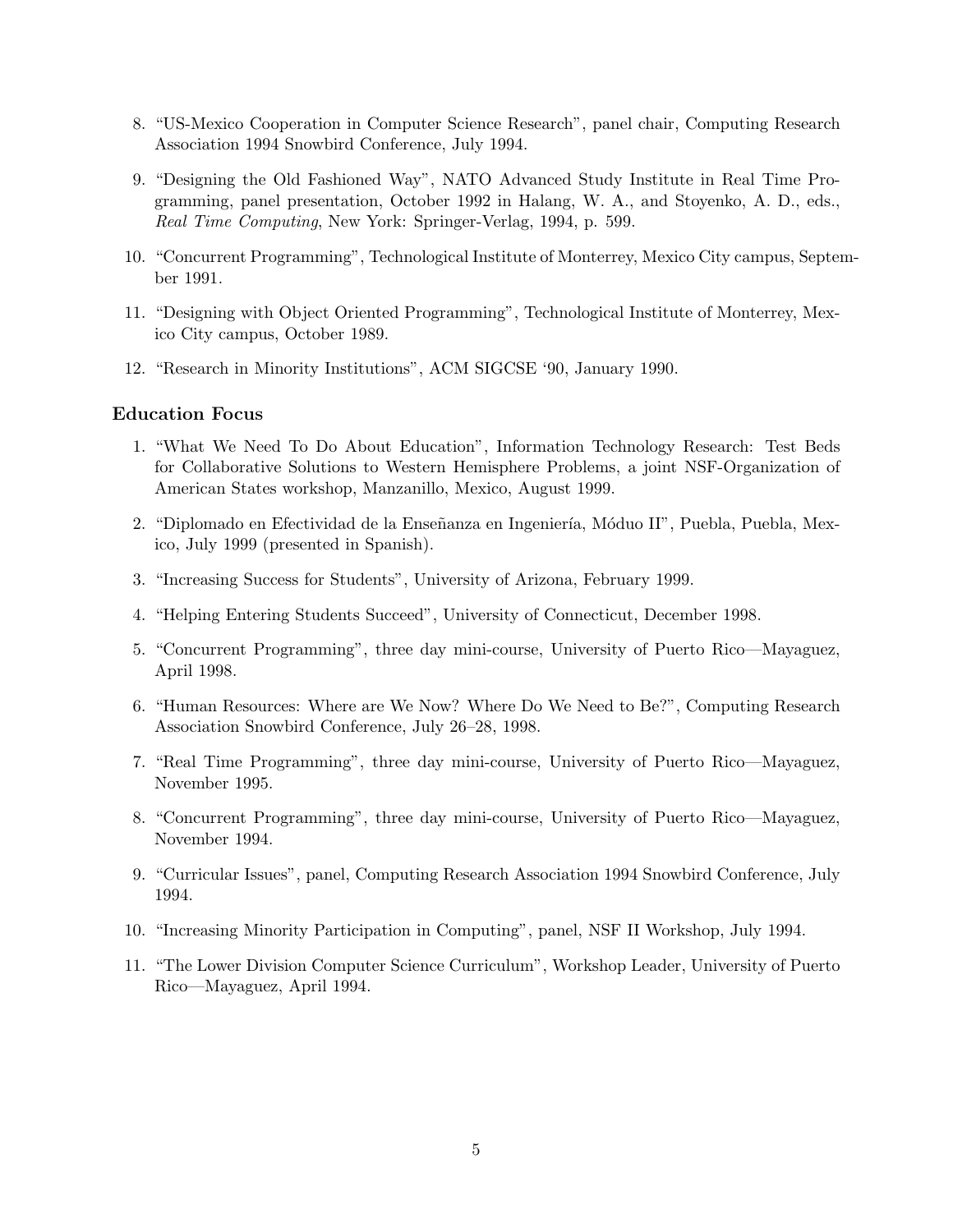## Selected Publications

### Research Focus

### Books

- 1. Bernat, A. P. "The Concurrent/Distributed Language Paradigm", invited chapter for The Computer Science and Engineering Handbook, A. Tucker (ed.), 2094–2119, 1997.
- 2. Kreinovich, V., Bernat, A., Borrett, W., Mariscal, Y., and Villa, E. "Monte-Carlo methods make Dempster-Shafer formalism feasible", in R. R. Yager, J. Kacprzyk, and M. Pedrizzi (Eds.), Advances in the Dempster-Shafer Theory of Evidence, Wiley, N.Y., 175–191, 1994.

#### Papers

- 1. Ayala, Gerardo, Cervantes, O., Bernat, A. "Reporte Final Tercer Taller en Ciencias de la Computación", Cholula, Puebla, México, July 10–12, 1998.
- 2. Rios, H., Loyo, C., Bernat, A., and Engel, G. "Final Report: The Workshop on Mexico U.S. Cooperation in Computer and Information Science and Engineering Education", Xalapa, Veracruz, Mexico, March 20–22, 1996.
- 3. Kreinovich, V., and Bernat, A. "Is the Solar System Stable? A Remark", Reliable Computing, 3, 149–154, 1997.
- 4. Kreinovich, V., and Bernat, A. "Parallel algorithms for interval computations: an introduction", Interval Computations, 6–62, 1994.
- 5. Villa, E., Bernat, A., and Kreinovich, V. "Estimating errors of indirect measurement on realistic parallel machines: routings on 2-D and 3-D meshes that are nearly optimal", Interval Computations, 154–175, 1993.
- 6. Bernat, A. P., Cortes, L., Kreinovich, V., and Villaverde, K. "Intelligent Parallel Simulation— A Key to Intractable Problems in Information Processing", Modeling and Simulation 23, Proc. of the Twenty-Third Annual Pittsburg Conference, W. Vogt and M. Mickle, eds., 959–969, 1992.
- 7. Kreinovich, V., Bernat, A., Kosheleva, O., and Finkelstein, A.. "Interval estimates for closurephase and closure-amplitude imaging in radio astronomy", Interval Computations, 51–71, 1992.
- 8. Kreinovich, V., Bernat, A. P., Villa, E., and Mariscal, Y. "Parallel Computers Estimate Errors Caused By Imprecise Data", Technical Papers of the the Society of Mexican American Engineers and Scientists 1992 National Symposium, San Antonio, Texas, April 1992, 192–199, 1992.
- 9. Prigge, C., and Bernat, A. P. "A Window Server for Occam in the DOS Environment", Proc. of the Int. Conference on Parallel Computing and Transputer Applications '92, M. Valero, E. Onate, M. Jane, J. L. Larriba, B. Su´arez, eds., Barcelona, Spain, 591–600, 1992.
- 10. Kreinovich, V., Bernat, A. P., Villa, E., and Mariscal, Y. "Parallel Computers Estimate Errors Caused By Imprecise Data", Interval Mathematics, 1, 31–46, 1991.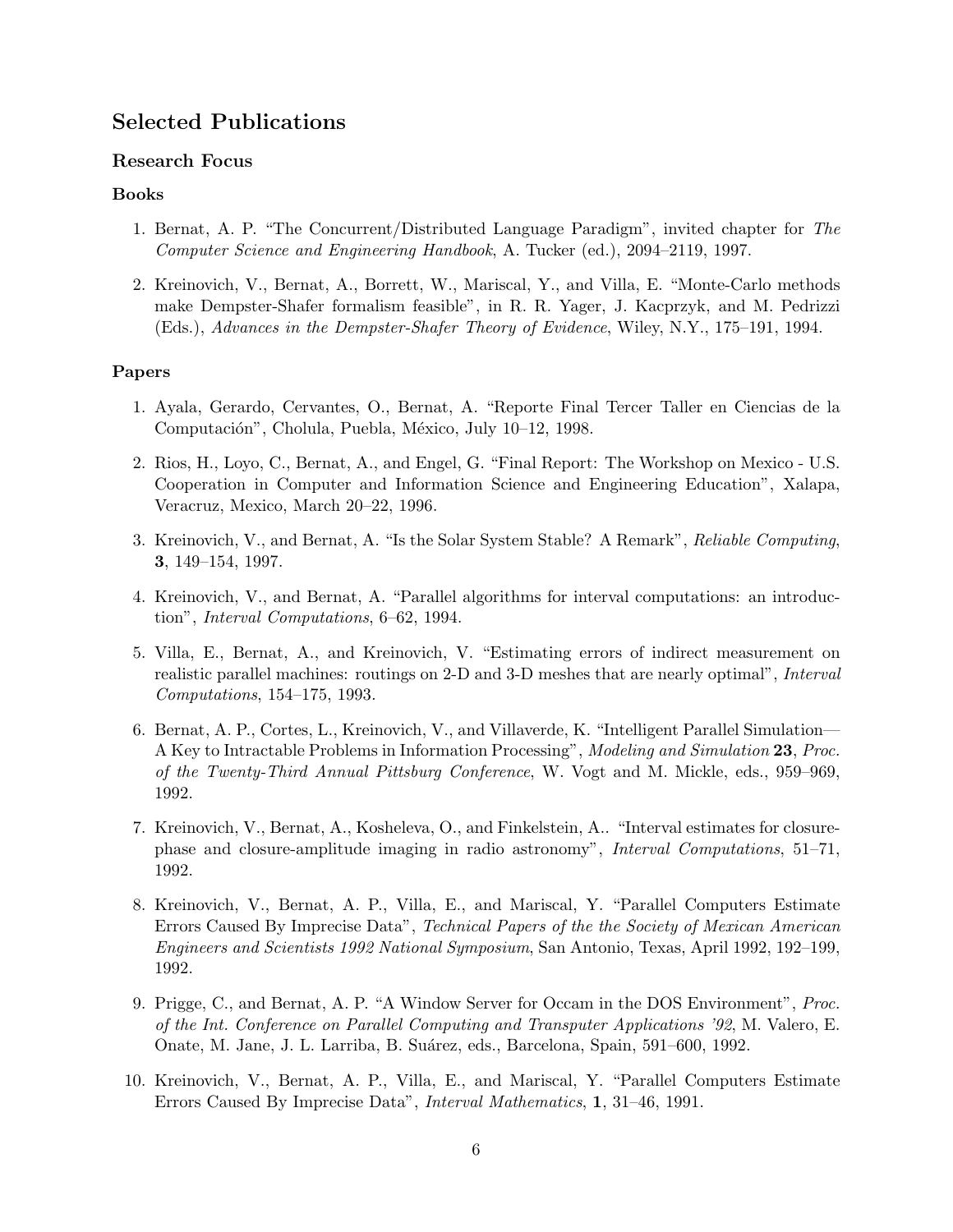- 11. Kreinovich, V., Bernat, A. P., Villa, E., and Mariscal, Y. "Parallel Computers Estimate Errors Caused By Imprecise Data", Proceedings of the Fourth ISMM International Conference on Parallel and Distributed Computing and Systems, ed. R. A. Ammar, Acta Press, 386–390.
- 12. Bernat, A. P., and Rupel, J. "A Transputer Based Motion Detection/Tracking Algorithm", NATUG3, Proceedings of the North American Transputer Users Group, Alan Wagner, Editor, IOS Press, 295–305, 1990.
- 13. Bernat, A. P., and Riter, S. "Automatic Tracking of Multiple Objects", Applications of Artificial Intelligence VII, Mohan M. Trivedi, Editor, Proc. of the SPIE 1095, 106–113, 1989.
- 14. Bernat, A. P., and Riter, S. "An Algorithm for Machine Detection and Tracking of Moving Objects in Television Images", Proc. of the ACM Computer Science Conference, 476, 1989. (abstract only)
- 15. Bernat, A. P., Riter, S., and Schroder, D. "Computer Detection and Tracking of Multiple Objects in Television Images", in J. R. Benton, ed., Proc. U.S. Army Symposium on Artificial Intelligence Research for Exploitation of the Battlefield Environment, U.S. Army Engineer Topographic Laboratories, 231–241, 1989.
- 16. Riter, S., Bernat, A. P., and Schroder, D. "Computer Detection and Tracking of Moving People in Television Images", Proc. of the IEEE Conference on Systems, Man, and Cybernetics, 1013–1016, 1988.
- 17. Bernat, A. P. "Artificial Intelligence for Atmospheric Radiation Measurements", report for U.S. Army Atmospheric Sciences Laboratory, White Sands Missile Range, 1988.
- 18. Bernat, A. P., Riter, S., and Nelan, J. "A Comparison of Three Motion Detection Techniques", Optical Engineering 27, 524–527, 1988.
- 19. Bernat, A. P., Nelan, J., Riter, S., and Frankel, H. "Security Applications of Computer Motion Detection", Applications of Artificial Intelligence V, Proc. of the SPIE **786**,512–517, 1987.
- 20. Bernat, A. P. "Applying Artificial Intelligence Techniques to the Radiometer Problem", report for U.S. Army Atmospheric Sciences Laboratory, White Sands Missile Range, 1986.
- 21. Bernat, A. P., and Ewton, R.W., Jr. "A Parser for a Natural Language Interface to UNIX", report for AT&T-Information Systems Denver Laboratory, 1986.
- 22. Bernat, A. P. "Multitasking for Common LISP", AI Expert 1, 68–79, 1986.
- 23. Frankel, H., Riter, S., and Bernat, A. "An Automated Imaging System for Border Control", Proc. 1986 Int. Carnahan Conference on Security Technology: Electronic Crime Countermeasures, 169–173, 1986.
- 24. Bernat, A. P. "Knowledge-Based Taxonomy Applied to an Astronomical Survey", Proc. of the Mountain Regional Meeting of the ACM, 1–11, 1986.
- 25. Bernat, A. P., and McGraw, J.T. "An Intelligent Object Recognizer and Classification System for Astronomical Use", Instrumentation in Astronomy VI, Proc. of the SPIE 627, 89–94, 1986.
- 26. Johnson, H.R., Mould, J., and Bernat, A. P. "TiO Band Strengths in Metal-Rich Globular Clusters. III. Model Atmosphere Calibration", Astrophysical Journal 258, 161–164, 1982.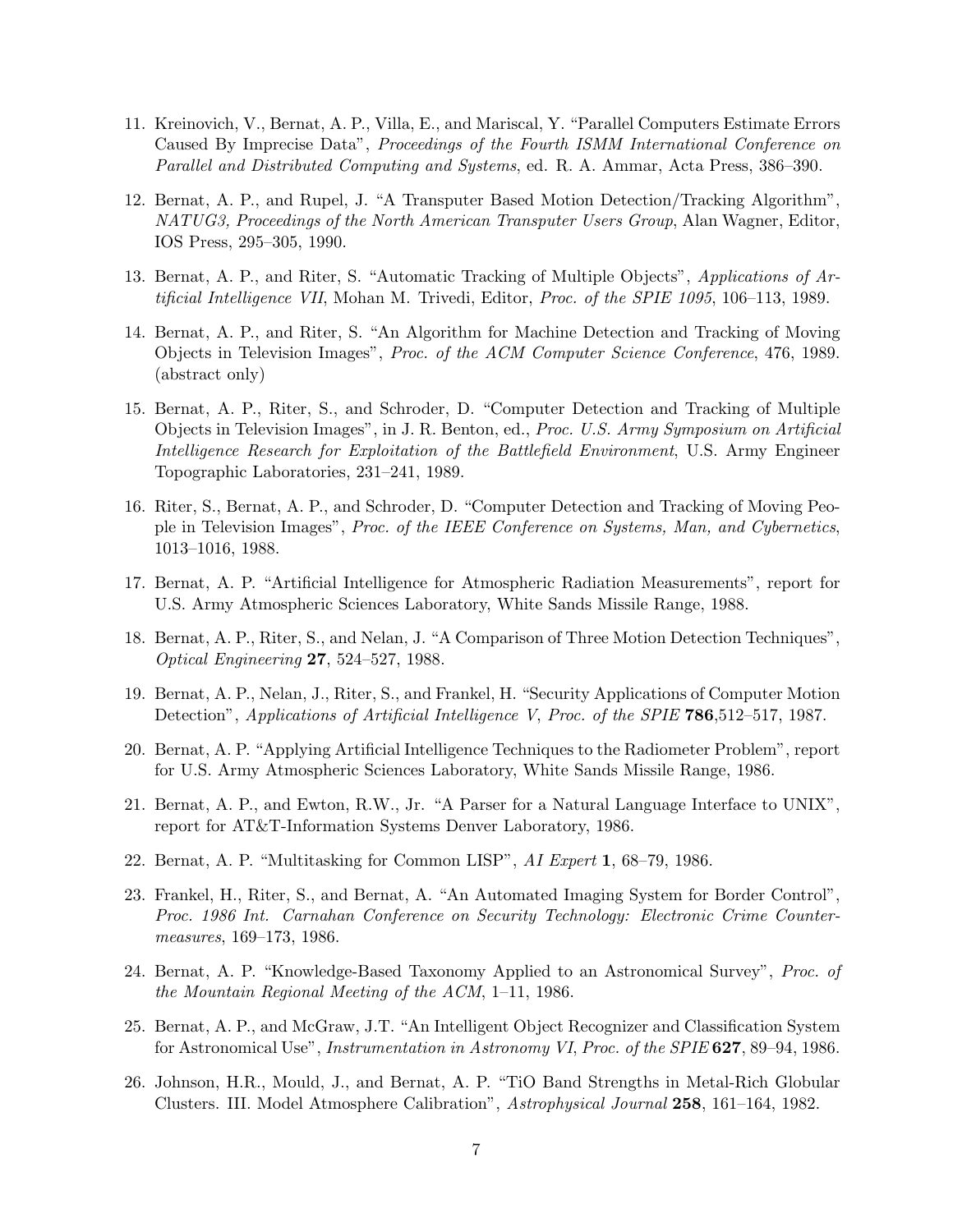- 27. Bernat, A. P. "International Ultraviolet Explorer Observations of Alpha Scorpii", Astrophysical Journal 252, 644–652, 1982.
- 28. Bernat, A. P. "Observations of Circumstellar CO and Evidence for Multiple Ejections in Red Giants", Astrophysical Journal 246, 184–192, 1981.
- 29. Piccirillo, J., Bernat, A. P., and Johnson, H.R. "Red Giant Model Atmospheres II. The Effective Temperature Scale", Astrophysical Journal 246, 246–250, 1981.
- 30. Honeycutt, R.K., Bernat, A. P., Kephard, J.E., Gow, C.E., Sandford, M.T.,II, and Lambert, D.L. "The Size and Surface Brightness of the Circumstellar Gas Shell Surrounding Betelgeuse", Astrophysical Journal 239, 565–569, 1980.
- 31. Johnson, H.R., Bernat, A. P., and Krupp, B. "Red Giant Model Atmospheres I. A Grid of Opacity Sampled Models", Astrophysical Journal Supplement 42, 1980.
- 32. van der Hucht, K.A., Bernat, A. P., and Kondo, Y. "Circumstellar Absorption Lines in the Ultraviolet Spectrum of Alpha Scorpii (M1.5Iab + B2.5V)", Astronomy and Astrophysics  $82$ , 14–29, 1980.
- 33. Bernat, A. P., Hall, D.N.B., Hinkle, K.H., and Ridgway, S.T. "Observations of CO Circumstellar Absorption in the 4.6 Micron Spectrum of Alpha Orionis", Astrophysical Journal Letters 233, L135–L139, 1979.
- 34. Stencel, R.E., Kondo, Y., Bernat, A. P., and McCluskey, G. "IUE Observations of 32 Cygni: The Effects of the B Star Within the Upper Chromosphere of a Late-Type Supergiant", Astrophysical Journal 233, 621–632, 1979.
- 35. Stencel, R.E., Kondo, Y., Bernat, A. P., and McCluskey, G. "Ultraviolet Observations of 31 and 32 Cygni", in M.J. Plavec, D.M. Popper and R.K. Ulrich, eds., *Close Binary Stars:* Observations and Interpretation, 555–559, 1980.
- 36. Bernat, A. P., and Lambert, D.L. "Electron Scattering in the Atmosphere of P Cygni", Publications of the Astronomical Society of the Pacific 90, 520–525, 1978.
- 37. Bernat, A. P., Bruhweiler, F.G., Kondo, Y., and van der Hucht, K.A. "The Locations of Alpha Herculis and Alpha Scorpii Along the Line of Sight", Publications of the Astronomical Society of the Pacific 90, 318–321, 1978.
- 38. Bernat, A. P., and Lambert, D.L. "MgII h and k Emission From Luminous M Stars", Monthly Notices of the Royal Astronomical Society 183, 17P–20P, 1978.
- 39. Bernat, A. P., Honeycutt, R.K., Kephart, J.E., Gow, C.E., Sandford, M.T., II, and Lambert, D.L. "The Remarkable Extent of the Circumstellar Gas Shell Surrounding Betelgeuse", Astrophysical Journal 219, 532–537, 1978.
- 40. Bernat, A. P., Barnes, T.G., Schupler, B.R., and Potter, A. "Infrared Spectra of the WN Stars HD50896 and HD151932", Publications of the Astronomical Society of the Pacific 89, 541–545, 1977.
- 41. Bernat, A. P. "The Circumstellar Shells and Mass Loss Rates of Four M Supergiants", Astrophysical Journal  $213$ , 756–766, 1977.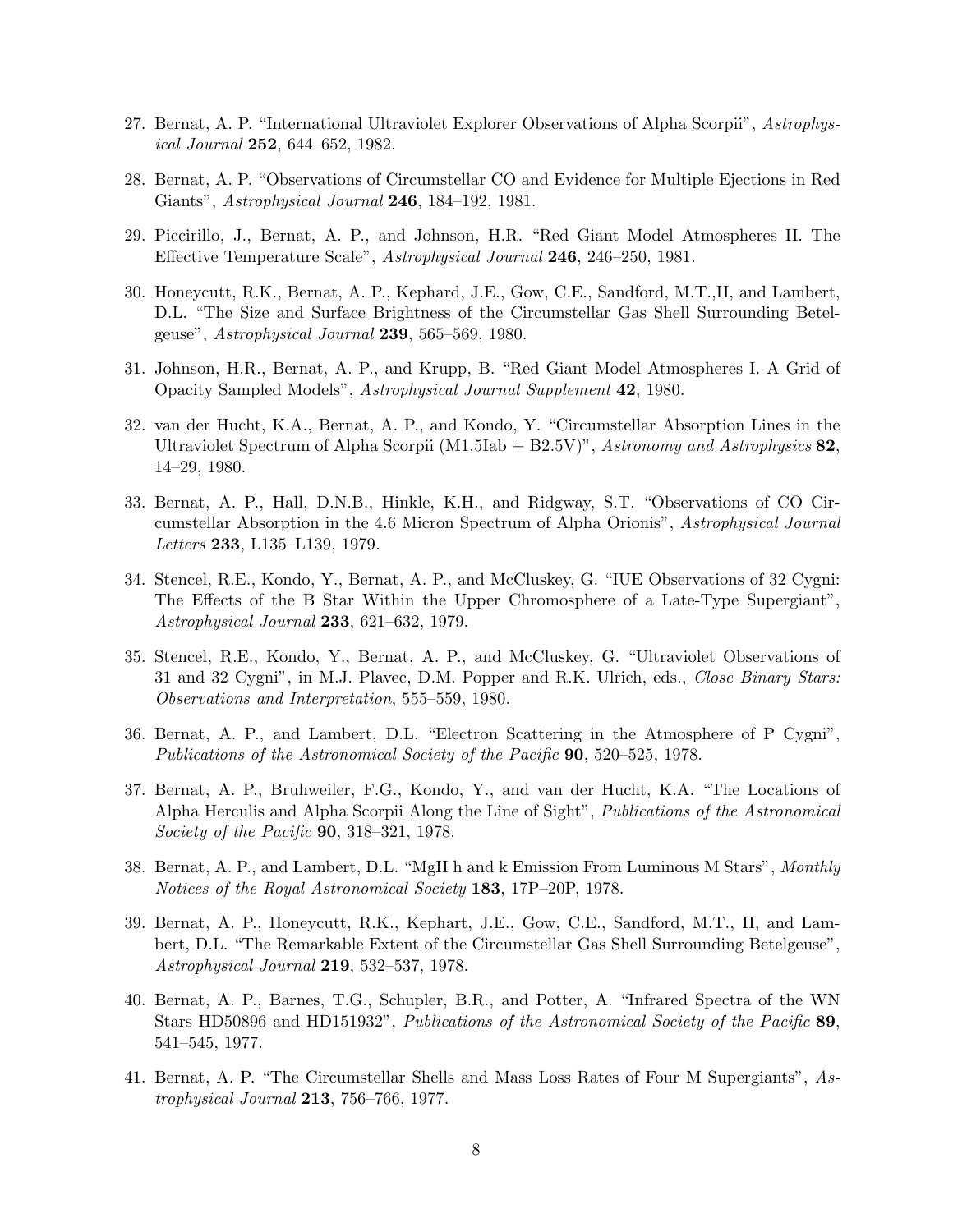- 42. Bernat, A. P., and Lambert, D.L. "KI λ7699 Emission from the Betelgeuse Shell", Astrophysical Journal 210, 395–401, 1976.
- 43. Bernat, A. P., and Lambert, D.L. "Copernicus Observations of Betelgeuse and Antares", Astrophysical Journal 204, 830–837, 1976.
- 44. Bernat, A. P., and Lambert, D.L. "Observations of the Circumstellar Gas Shells Around Betelgeuse and Antares", Astrophysical Journal Letters 201, L153–L156, 1975.
- 45. Bernat, A. P., and Robbins, R.R. "On the Use of Mean Escape Probabilities to Solve Transfer Problems in Nebulae", Astrophysical Journal 189, 459–462, 1974.
- 46. Robbins, R.R., and Bernat, A. P. "Optical Thickness in the HeI Singlet Spectrum of Nebulae", Astrophysical Journal 188, 309–314, 1974.
- 47. Robbins, R.R., and Bernat, A. P. "Optical Depth Effects in the Helium Singlet Spectrum of Nebulae", Memoires Societe Royale des Sciences de Liege V, 263–274, 1973.
- 48. Bernat, A. P. "Observations of HeI  $3^{1}P-2^{1}S$   $\lambda 5016$  and Derived Optical Depths in Six Planetary Nebulae", Astrophysical Journal 185, 573–576, 1973.

#### Education Focus

### Books

- 1. Tucker, A. B., Bernat, A. P., Bradley, W. J., Cupper, R. D., and Scragg, G. W. Fundamentals of Computing I, Pascal edition revised, New York: McGraw-Hill, 1994.
- 2. Tucker, A. B., Bernat, A. P., Bradley, W. J., Cupper, R. D., and Scragg, G. W. Fundamentals of Computing I, Pascal laboratory manual revised, New York: McGraw-Hill, 1994.
- 3. Tucker, A. B., Bernat, A. P., Bradley, W. J., Cupper, R. D., and Scragg, G. W. Fundamentals of Computing I, C++ edition revised, New York: McGraw-Hill, 1994.
- 4. Tucker, A. B., Bernat, A. P., Bradley, W. J., Cupper, R. D., and Scragg, G. W. Fundamentals of Computing I, C++ laboratory manual revised, New York: McGraw-Hill, 1994.

#### Papers

- 1. Aspray, W., and Bernat, A., "Recruitment and Retention of Underrepresented Minority Graduate Students in Computer Science", Report of a Workshop March 4-5, 2000; available from Computing Research Association, www.cra.org.
- 2. Bernat, A., Gates, A., Teller, P., Delgado, N., and Della-Piana, C., "Structuring the Student Research Experience", ITiCSE 2000, Helsinki, Finland, July 2000.
- 3. Della-Piana, C., and Bernat, A., "Evaluating the Undergraduate Research Experience in Computer Science: Developing a Framework for Gathering Information about Effectiveness and Impact", Frontiers in Education 1999, San Juan, Puerto Rico, November 1999.
- 4. Gates, A., Teller, P., Bernat, A., Cabrera, S., and Della-Piana, C., "A Cooperative Model for Orienting Students to Research Groups", Frontiers in Education 1999, San Juan, Puerto Rico, November 1999.